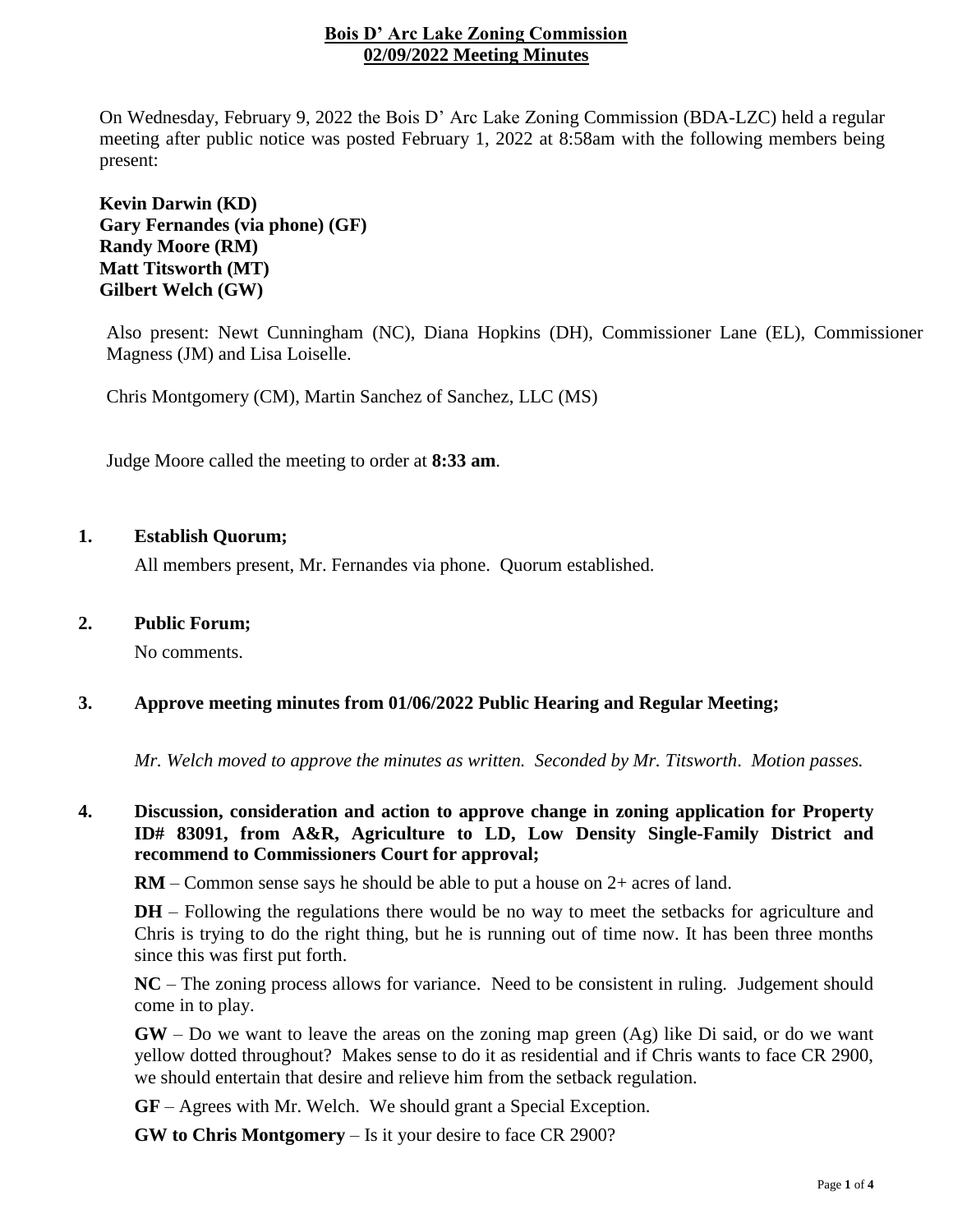**Chris** – Yes, or we could put up a privacy fence if the house has to be turned sideways. The most beneficial would be to relieve the setback requirement.

**GW** – What about the curve that was mentioned in the protest form for this hearing?

**MT/GW** – When we drove out there, we did not see the curve as very dangerous.

**GW** – Regarding the drainage mentioned in the protest form, he did not see anything that nature hasn't created.

*Mr. Welch moved to recommend to Commissioners Court to approve the change in zoning from Agriculture to Rural Estate Single Family District with a Special Exception to allow no less than 30' setbacks at the front and back of the house. Seconded by Mr. Darwin*. *Motion passes.*

# **5. Discussion, consideration and action to approve setting a public hearing to hear comments regarding a change in zoning application from A&R, Agriculture to RE, Rural Estate Single Family District – Parcel ID# 82975 on CR 2955 in Honey Grove;**

*Mr. Welch moved to set a public hearing on Thursday, March 3, 2022 at 8:20am to hear comments. Seconded by Mr. Darwin. Motion passes*

# **6. Discussion, consideration and action regarding Special Exception application for** *The Peninsula Addition* **on County Road 2730 in Honey Grove – concerning the 100' lot width inside the proposed gated community;**

**DH** – This item is a carryover from last month regarding the pie shaped lots. A request is being made for no more that 25% of lots to be no less than 60' wide.

**GF** – Doesn't feel we can realistically consider a special exception without knowing the exact lots and number of lots.

**GW** – Thinks it would be a great asset for Fannin County, but agrees that from the Commission's perspective, it is not best to grant exception without knowing exactly which lots it would be.

**NC** – Agrees particulars are needed, not just a general exception.

**MS –** Distributed maps with the lots shaded they know that will need the exception. It's all about the backyard view. He stated that any shaded lot currently on the map that is under 100' wide it is guaranteed to not be less than 60' wide, at the front of each lot. Most geometry in measuring land does not start at the easement, but after. If measured after the easement, then they would measure 80'-90'. It was mentioned in the last meeting that the development could lose one lot to make up the 100' width requirement as it would only provide an additional 5' or so gain among the other lots. The development would actually need to lose 7 or 8 lots to be able to meet the requirement. (MS distributed the maps for The Shores). He stated there is no way that any of the lots in either development would be under 60' wide. There will be 24 lots total that will need the exception.

**NC** – Commissioners Court can make these exceptions.

**MS** – Guarantee and stipulate that NO lots will be under 60'. All lots are noted on the maps.

**GW** – I know I digress, but the other development we turned down was right in the middle of many landowners, but this development is almost by itself and self encompassing. I agree that planned developments do cause problems.

**MS** – Would prefer to wrap both The Peninsula and Shores in the Special Exception.

**GW** – Still have the issue of not much room to park cars on the street without parking in front of neighbors houses.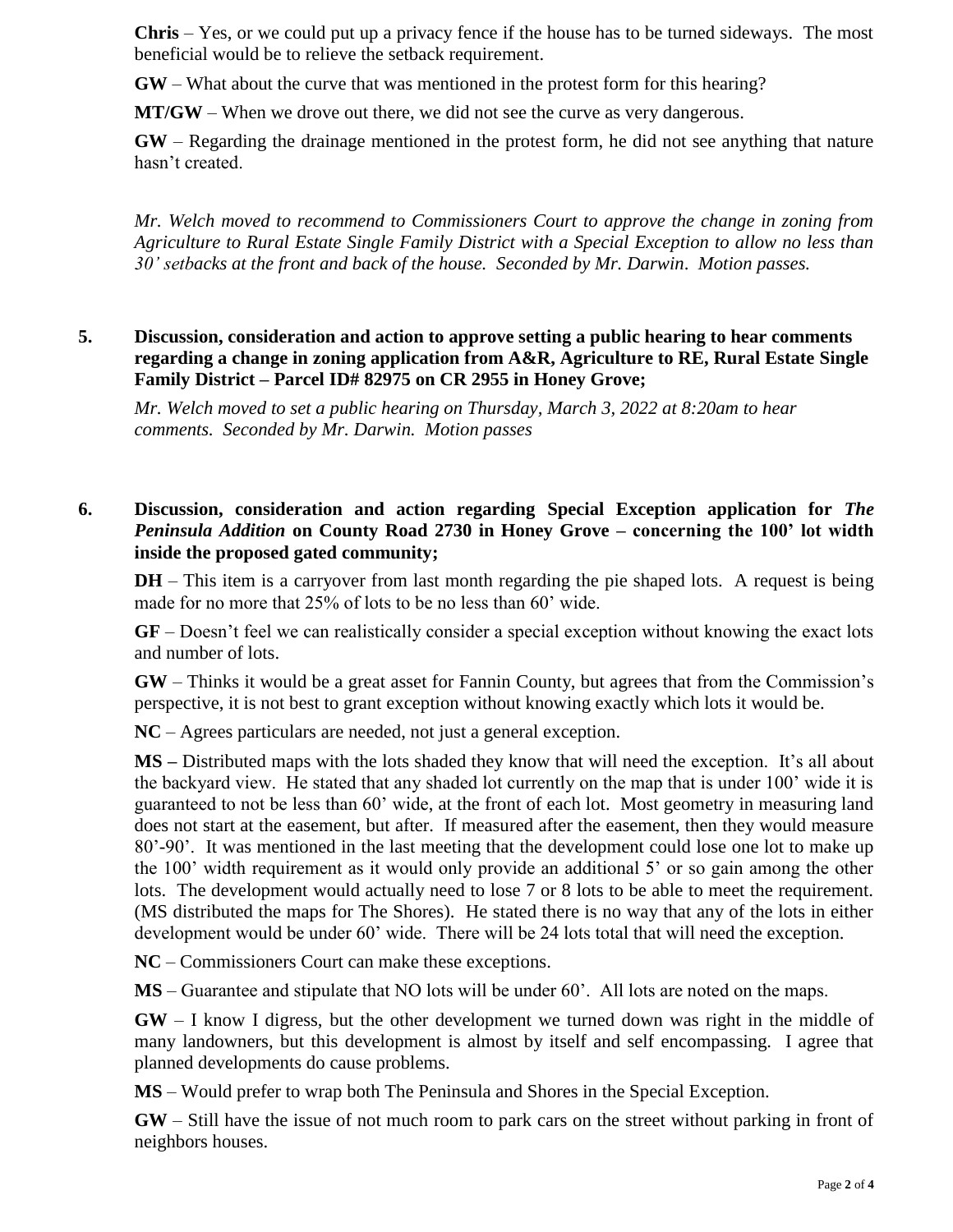**MS** – Even on a standard 60' wide apron, that is a 3 car garage on most developments. There is a lot of space for cars to park leading up to the house. Based on last month's discussion, we will meet the 60', 25' side setbacks and the 80' to the water requirements.

**GF** – How many will be lake front properties?

**MS** – Most of them. Would like to offer suggestions regarding where the measurement of width and setbacks start.

**GW** – We have to go on what Regulations say today.

**RM** – Thinks width could be determined at house width (footprint).

**GF** – Feels we should follow other lake zoning commissions as far as measuring and will need more information before language is stated for the special exception.

*Mr. Welch moved to recommend to Commissioners Court to approve the combined properties of The Peninsula and The Shores for a Special Exception allowing no less than a 60' lot width for The Peninsula lot #'s 2, 11-22, 47, 50, 59-61, 67-69 and The Shores lot #'s 11,31, 32. Seconded by Mr. Darwin. Motion passes.* 

## **7. Discussion, consideration and action to set a Public Hearing to hear comments regarding a change in zoning from RE, Rural Estate Single Family District to PD, Planned Development for** *The Peninsula Addition* **on County Road 2730 in Honey Grove;**

No action.

## **8. Discussion regarding small acreage properties in the 5,000' buffer that currently have homes built and wish to build another home but are unable to meet the setbacks for their current zoning;**

**DH** – Is seeking information on how to proceed. There will be more and more. Should we do change in zoning? Special Exception? Grandfathered in? As an example, there is someone who already had a house on their property before the regulations were created and wants to build a new house. Bigger and better, but now he won't meet the setbacks for new construction.

**GW** – Technically he would consider it grandfathered in. Considering the position of the current home and the placement of the new home, he would actually be increasing the setback.

**NC** – Recommends a special exception.

**GW** – Unfortunately, he must agree as the Commissioners Court did approve the Regulations.

**KD** – Even with new homes and a change in zoning, some properties still will not meet the setbacks.

**DH** – Do you want to add to Sec. 3.06b.ii of regulations 'new structures and pre-platted lots may build using the setbacks from another district that most compliment that area'.

**GW** – Feels this is a nonconforming use and asked if it should then be allowed.

**DH** – Gentleman would like to live in the old house while building the new house and then tear the old house down.

**RM** – Suggested that perhaps the gentleman be given a timeline to tear down the old house.

**GW** – Still feels this is a situation of nonconforming use and is allowed (with a Special Exception).